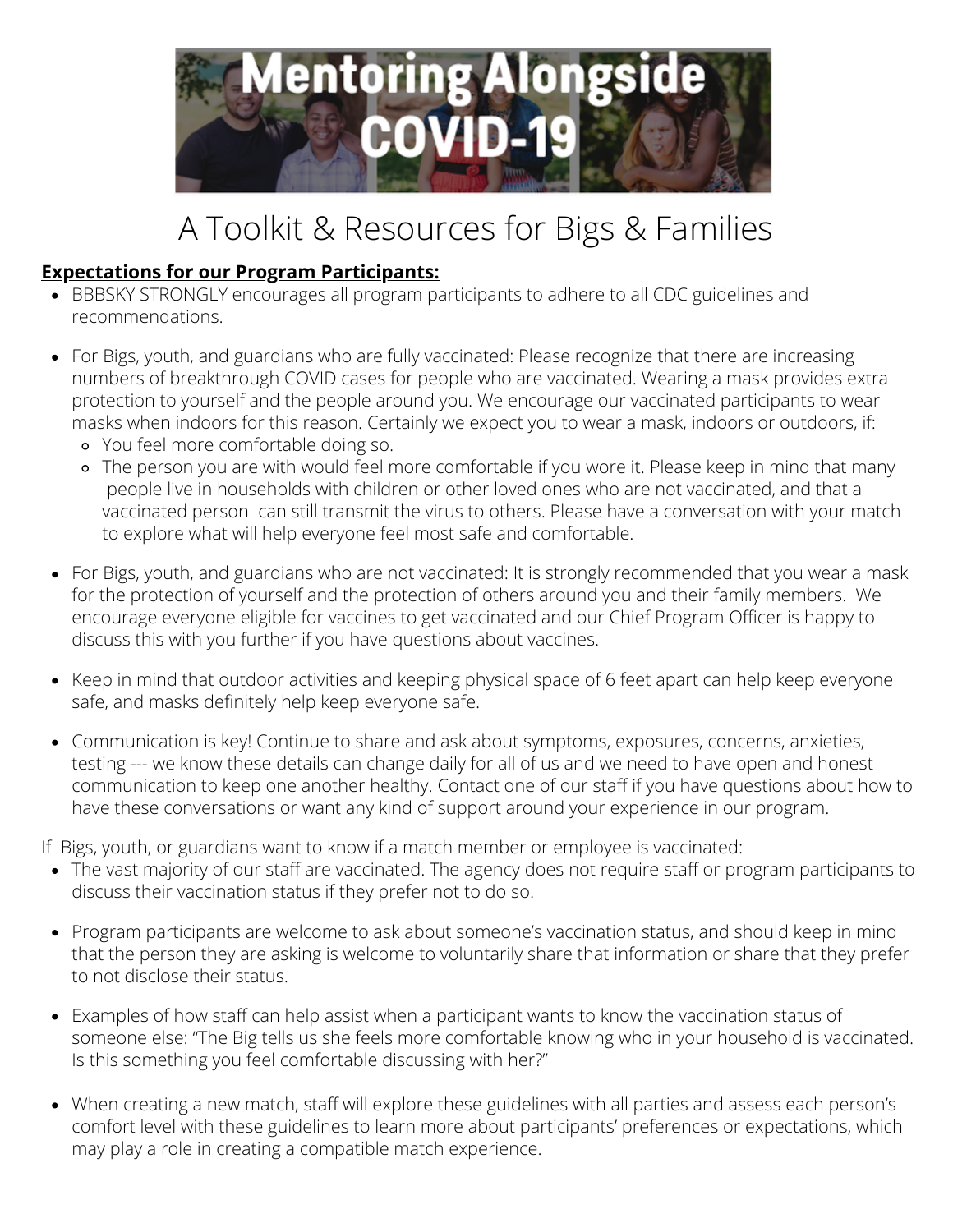For up-to-date information from Governor Beshear, including information on mask mandates, testing centers, vaccines, and financial assistance, please go to: [https://governor.ky.gov/covid-19.](https://governor.ky.gov/covid-19) Up-to-date information for Indiana can be found at: <https://www.coronavirus.in.gov/>.

For virtual outings and contact, below you'll find our Virtual Mentoring Guide and Toolkit, which was first created by our colleagues at Nutmeg BBBS in Connecticut. We continually update this toolkit. This will provide you a wide range of ways you can engage your Little, even though you will be meeting virtually rather than in person. We encourage you to review these resources and chat with your Match Support Specialist to help develop a plan on how best to approach your relationship with your Little.



Big Brothers Big Sisters will continue to be singularly focused on partnering with you to meet the needs of the youth we serve that may go unmet in their schools and communities.

Amidst so much turmoil and disruption, one thing is clear: **Our Little Brothers and Sisters needs us now more than ever.** We here at Big Brothers Big Sisters are ready and willing to provide you with the tools and resources you need to continue to provide that love, support, and guidance.



Not being able to see your Little face-to-face will present some new challenges to your relationship, but following the tips below will help you navigate through these difficulties while continuing to help your Little reach their highest potential.

- Rely on regular phone calls and text messages, or video chats via FaceTime or WhatsApp to stay connected with your Little. Use this resource or this resource for great conversation starters for kids and check out this resource or this resource to get chatting with teens!
- Messenger Kids (from Facebook) is a great way to safely connect with your Little via a social media platform, while keeping their parent looped in. Here's more on how it works.
- Snail mail still a thing! Write letters to your Little (become pen pals!), send postcards, a homemade card, pass along some print-at-home games (like these puzzles or these coloring pages), or send them a homemade craft (like these bracelets, or one of these quick/easy kids crafts)
- **STAY CONSISTENT! However you choose to connect, your consistency is more important to your Little now more than ever.** Find days, times, and methods that work best for both of you, create a plan, set a schedule, and stick to it! This will make it easier on you both, while giving you each something to look forward to and depend on.
- **ASK QUESTIONS!** It's no surprise that everyone's day-to-day schedule is experiencing incredible upheaval. Reaching out and chatting with your Little and their parent/guardian about when is best to reach out, what days and time are easiest, and how you can help are questions that will be enormously helpful for you (and your Little!) in staying connected.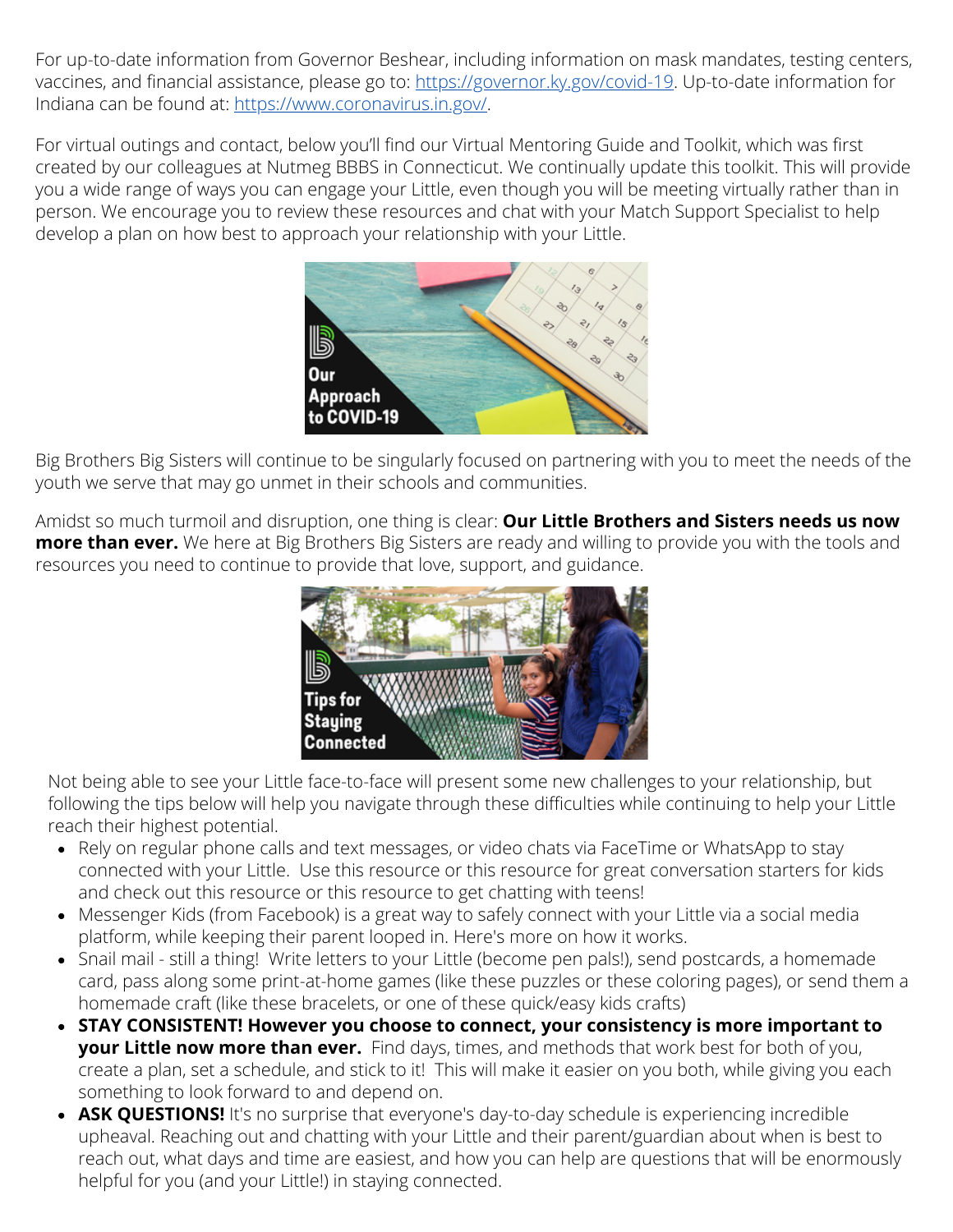

To get you started, here are a few Match Activity ideas that you can dive into with your Little!

- Develop a talent, skill, or passion together! There is a ton of experts creating exceptional online content right now that can help you and your Little [le](https://www.youtube.com/user/studiojjk)arn to draw or [doodle,](https://www.youtube.com/user/studiojjk) perfect an in-home [workout,](https://www.youtube.com/user/Otheoryfitness) [practice](https://www.instagram.com/tilerpeck/) ballet, become a [scientist](https://mysteryscience.com/distance-learning), [become](https://www.americastestkitchen.com/kids/home) a great cook, learn a second (or third!) [language](https://www.duolingo.com/), or learn how to [dance!](https://www.clistudios.com/?utm_source=google&utm_medium=cpc&utm_campaign=10139017414&utm_content=475951596600&gclid=CjwKCAjwjbCDBhAwEiwAiudBy-UcrpHfN-BZf2jlz0b76jO5VF4RiAW39FBVuK1tPrDgMRzHIBoG0hoCL-gQAvD_BwE)
- Have a Movie night! Plan to watch the same movie (here are [some](https://mommypoppins.com/kids/tv-film-movies/50-best-kids-movies-for-family-movie-night) ideas) and discuss via phone or text message either during or after. Make sure to get movie selection approved by parent/guardian and here are some great [questions](https://bookriot.com/book-club-discussion-questions/) (though you'll have to swap the word 'book' for 'movie) to get you going.
	- Looking for an educational movie or documentary? There are thousands available on [Kanopy](https://www.kanopy.com/frontpage?frontend=kui) or [Hoopla](https://www.hoopladigital.com/) that are free with a library card!
- Watch a virtual concert together! There are a ton of artists who are hopping on the bandwagon and hosting virtual and free concerts for their fans! Here's a list from NPR that might be [helpful.](https://www.npr.org/2020/03/17/816504058/a-list-of-live-virtual-concerts-to-watch-during-the-coronavirus-shutdown)1
- Have a virtual book club! You can read to your Little via FaceTime, WhatsApp Skype, or Zoom, or plan to read the same book and discuss with each other. Here are [some](https://www.raisesmartkid.com/all-ages/101-best-childrens-books-of-all-time-by-age) great book ideas to get started and here's some tips on how to get the [conversation](https://bookriot.com/book-club-discussion-questions/) going.1
	- Have a library card? [Libby](https://www.overdrive.com/apps/libby) is a great resource for accessing downloadable free e-books!
- Schedule an activity to virtually check out a [museum](https://www.mentalfloss.com/article/75809/12-world-class-museums-you-can-visit-online) or [visit](https://www.youtube.com/channel/UCE3VoxyYmyQCReOXk2ogsVg) a zoo (or two!) together!
- Schedule game time! Using app-based games like Words with [Friends](https://apps.apple.com/us/app/words-with-friends-word-game/id804379658), Draw [Somethin](https://apps.apple.com/us/app/draw-something-classic/id488628250)g, [Chess](https://www.chesskid.com/), [Checkers,](https://apps.apple.com/us/app/checkers/id321026028) or [Bowling](https://apps.apple.com/us/app/bowling-king/id769737983) can be great ways to engage and connect with your Little, while enjoying some down time. Check out this website (and this one too!) for great games you and your Little can play on laptops or desktops.
- Does your Little have virtual homework assignments they're trying to tackle? Offer to lend a helping hand! Whether it's a book report, an algebra lesson, or anything else you can be incredibly helpful in assisting your Little in transitioning to digital learning.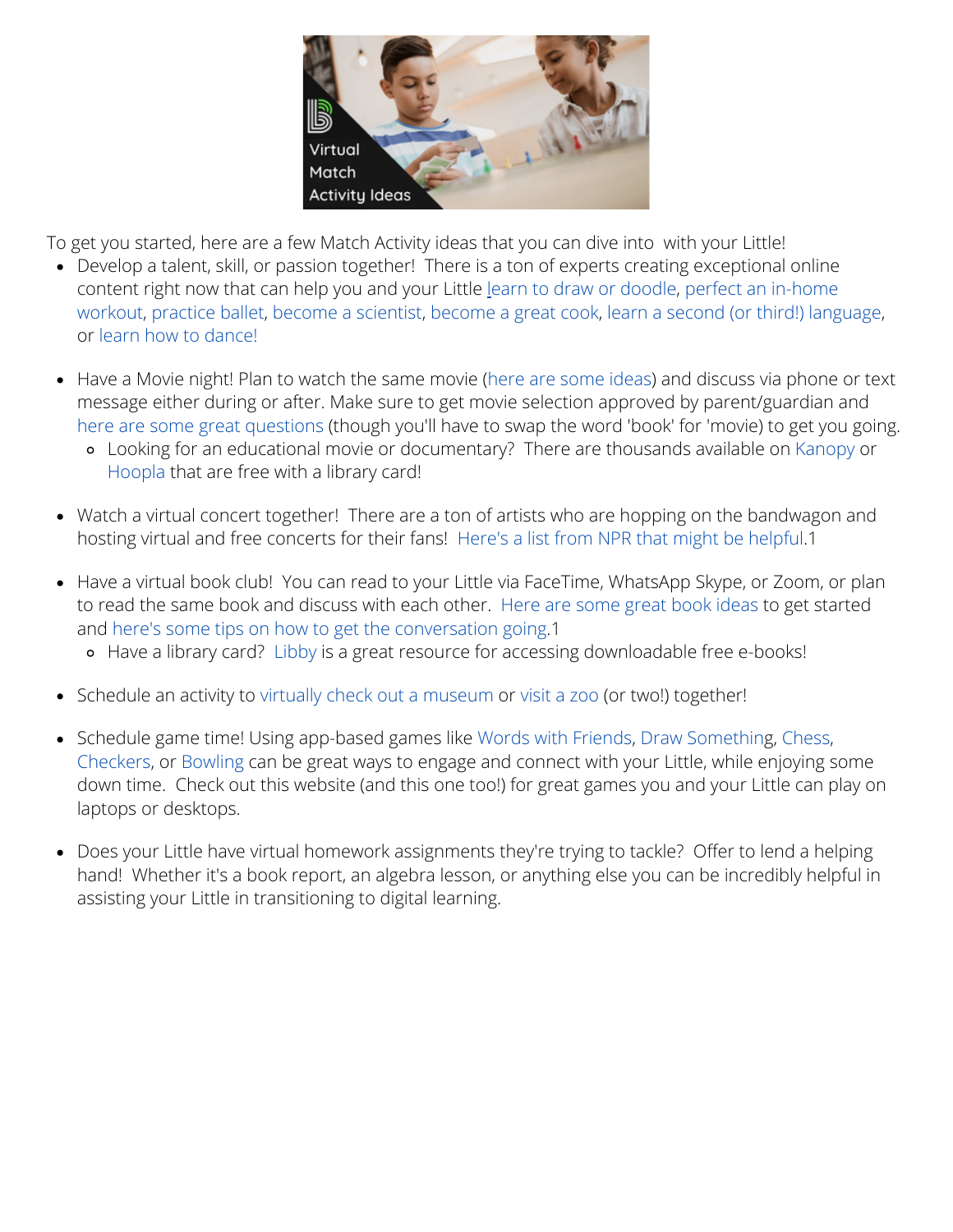

With schools closed across the area, we know many Bigs will be focused on helping stem the tide of learning loss while their Littles are spending time at home. Check out resources below to help your Little stay sharp and continue to focus on their academics from home.

- Khan [Academy](https://www.khanacademy.org/) offers a FREE library of trusted, standards-aligned practice and lessons covers math K-12 through early college, grammar, science, history, AP, SAT, and more. They are also offering daily learning schedules for kids [throughout](https://docs.google.com/document/d/e/2PACX-1vSZhOdEPAWjUQpqDkVAlJrFwxxZ9Sa6zGOq0CNRms6Z7DZNq-tQWS3OhuVCUbh_-P-WmksHAzbsrk9d/pub) the crisis.
- Common Sense has a bunch of great (and free!) education websites and apps that kids can access (with parent permission!) to help stem the tide of learning loss. [Check](https://www.commonsensemedia.org/lists/free-educational-apps-games-and-websites) them out here for [more](https://www.commonsensemedia.org/lists/free-educational-apps-games-and-websites) info and find what resource might be best for your Little!
- Check out Class [Central](https://www.classcentral.com/) for a free list of online classes that range from computer science and business, to arts/deigns and engineering. This is best for middle/high-school age Littles.

If Bigs, youth, or guardians want to know if a match member or employee is vaccinated:

- The vast majority of our staff are vaccinated. The agency does not require staff or program participants to discuss their vaccination status if they prefer not to do so.
- Program participants are welcome to ask about someone's vaccination status, and should keep in mind that the person they are asking is welcome to voluntarily share that information or share that they prefer to not disclose their status.
- Examples of how staff can help assist when a participant wants to know the vaccination status of someone else: "The Big tells us she feels more comfortable knowing who in your household is vaccinated. Is this something you feel comfortable discussing with her?"
- When creating a new match, staff will explore these guidelines with all parties and assess each person's comfort level with these guidelines to learn more about participants' preferences or expectations, which may play a role in creating a compatible match experience.